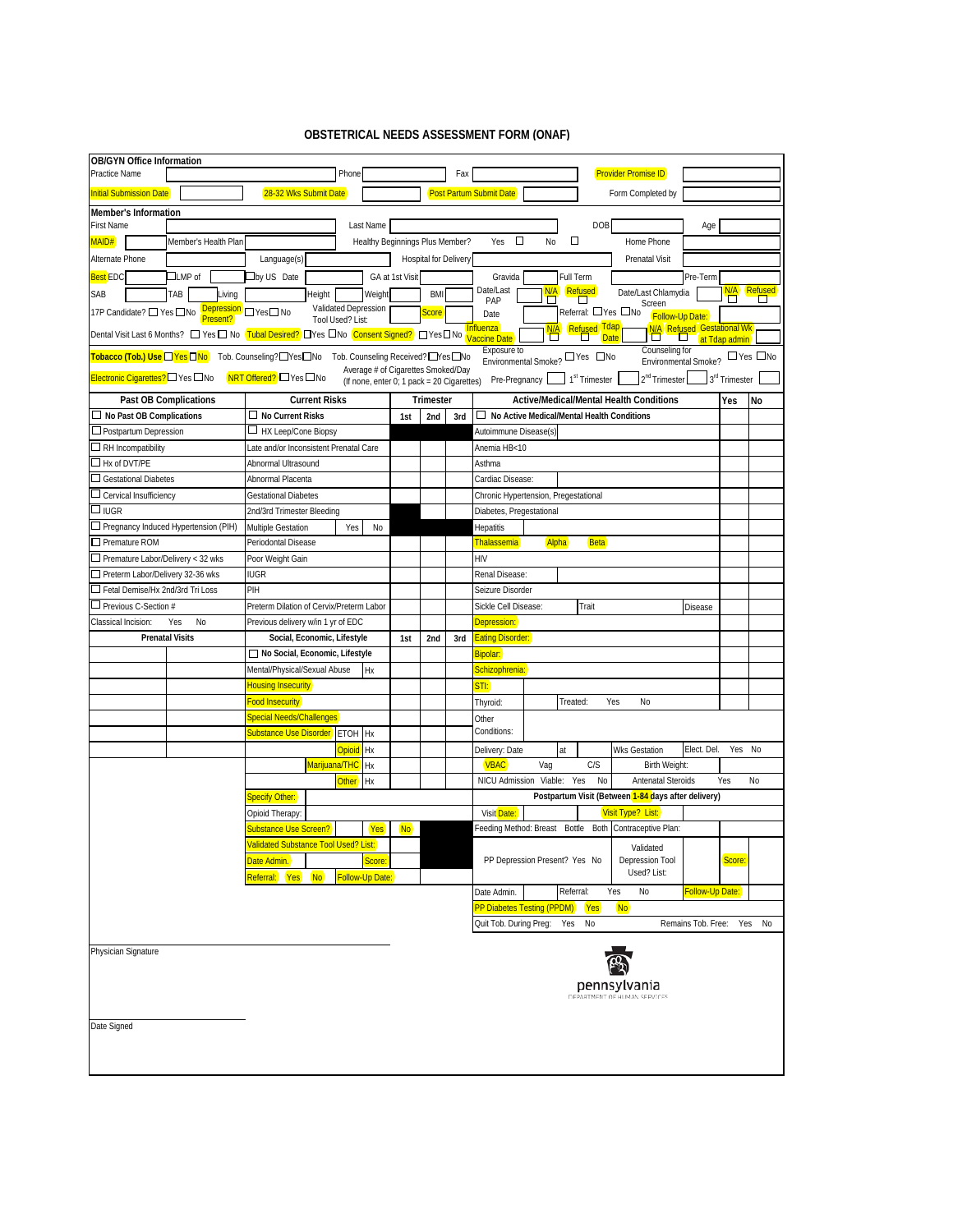## **OBSTETRICAL NEEDS ASSESSMENT FORM (ONAF) – INSTRUCTIONS FOR COMPLETION**

This form is intended for Medicaid Recipients participating in a HealthChoices Voluntary or Mandatory Managed Care Organization (MCO) or the Fee for Service delivery system.

This form serves as an MCO's or Fee for Service's initial notification of a member's pregnancy. Its prompt submission from your office allows us to enroll our members in the maternity program as early as possible.

General Instructions (the form does not need to be completed by a physician)

- 1. Please do not leave any question or section blank; fill out all information completely.
- 2. For maximum accuracy, please use a black pen and print CAPITAL LETTERS, avoiding contact with the edges of the boxes
- 3. Please place an "X" or check mark through the box. (Do NOT shade in the squares completely).
- 4. Please write only in designated areas. Do not cross out entry and write above the box.
- 5. Please attach additional information if necessary.
- 
- 6. Use the same form for all visits (so you will not need to complete the top part each time). 7. Please fill in the demographics section in its entirety. Dates to complete the sections of the form are:

## Dates to complete the sections of the form are:

| Visit (Fax at these times)  | Section to Complete                                                                                                        |
|-----------------------------|----------------------------------------------------------------------------------------------------------------------------|
| First prenatal visit        | Top portion; Past OB Complications; Current Risks; Active Medical/Mental Health Conditions and Social, Economic, Lifestyle |
| 28-32 week visit            | Update all areas as needed, adding dates of prenatal visits thus far                                                       |
| Postpartum visit            | Add postpartum information with date of visit and any additional visit dates as needed                                     |
| New risk factors identified | Indicate on form where appropriate and fax form at any time during pregnancy                                               |
|                             |                                                                                                                            |

| Complete the first section as follows (OB/GYN Office Information): |                                                                                 |  |  |  |
|--------------------------------------------------------------------|---------------------------------------------------------------------------------|--|--|--|
| Entry                                                              | Instructions/Reason to Provide Information                                      |  |  |  |
| Practice name                                                      | Document the name of your practice or clinic                                    |  |  |  |
| Phone # and Fax $#$                                                | Document the phone number and fax number of practice or clinic                  |  |  |  |
| <b>Provider Promise ID (13-digits)</b>                             | Document provider's individual/group identification # including address locator |  |  |  |
| <b>Initial Submission Date</b>                                     | Document date accordingly                                                       |  |  |  |
| 28-32 Week Submit Date                                             | Document date accordingly                                                       |  |  |  |
| Postpartum (PP) Submit Date                                        | Document date accordingly                                                       |  |  |  |
| Form Completed By                                                  | Document accordingly (This should be completed by healthcare professional)      |  |  |  |

| Complete the first section as follows (Member's Information): |                                                                                                                                           |  |  |  |  |  |
|---------------------------------------------------------------|-------------------------------------------------------------------------------------------------------------------------------------------|--|--|--|--|--|
| First Name/Last Name                                          | Document Member's full name                                                                                                               |  |  |  |  |  |
| <b>DOB</b>                                                    | Document Member's date of birth                                                                                                           |  |  |  |  |  |
| Age                                                           | Document Member's age at Expected Date of Confinement (EDC)                                                                               |  |  |  |  |  |
| MAID#                                                         | Document Medical Assistance ID#                                                                                                           |  |  |  |  |  |
|                                                               | Document whether Member belongs to Aetna Better Health, AmeriHealth Caritas Pennsylvania, AmeriHealth Caritas Northeast,                  |  |  |  |  |  |
| Member Health Plan                                            | Fee for Service, Gateway Health <sup>SM</sup> , Geisinger Health Plan, Health Partners, Keystone First Health Plan, United Healthcare, or |  |  |  |  |  |
|                                                               | <b>UPMC</b> for You                                                                                                                       |  |  |  |  |  |
| Healthy Beginnings Plus Member                                | Indicate whether Member is enrolled as Healthy Beginnings Plus Member                                                                     |  |  |  |  |  |
| Home Phone/Alternate Phone                                    | Document Member's home phone and alternate phone (if applicable)                                                                          |  |  |  |  |  |
| Language(s)                                                   | List primary language and any secondary language(s) (if applicable)                                                                       |  |  |  |  |  |
| <b>Hospital for Delivery</b>                                  | Document Member's choice of hospital for delivery                                                                                         |  |  |  |  |  |
| 1st Prenatal Visit                                            | Date of first prenatal visit                                                                                                              |  |  |  |  |  |
| EDC:                                                          | Expected date of confinement                                                                                                              |  |  |  |  |  |
| By LMP of                                                     | Document if determined by last menstrual period and date of last menstrual period                                                         |  |  |  |  |  |
| By US, Date                                                   | Document if determined by ultrasound and date of ultrasound                                                                               |  |  |  |  |  |
| GA at 1st Visit                                               | Document gestational age at first prenatal visit                                                                                          |  |  |  |  |  |
| Gravida                                                       | Document Member's number of pregnancies                                                                                                   |  |  |  |  |  |
| Full-term                                                     | Document number of pregnancies to full-term                                                                                               |  |  |  |  |  |
| Pre-term                                                      | Document number of pregnancies to pre-term                                                                                                |  |  |  |  |  |
| SAB                                                           | Document number of spontaneous abortions, if none indicate 0, DO NOT LEAVE BLANK                                                          |  |  |  |  |  |
| TAB                                                           | Document number of terminated abortions, if none indicate 0, DO NOT LEAVE BLANK                                                           |  |  |  |  |  |
| Living                                                        | Document number of living children, if none indicate 0, DO NOT LEAVE BLANK                                                                |  |  |  |  |  |
| Height/Weight/BMI                                             | Document Member's height, weight and BMI                                                                                                  |  |  |  |  |  |
| Date Last PAP                                                 | Document date of last Pap Smear                                                                                                           |  |  |  |  |  |
| 17P Candidate                                                 | Indicate whether Member is a candidate for 17P                                                                                            |  |  |  |  |  |
| <b>Depression Screen</b>                                      | Document whether Member was screened for Depression                                                                                       |  |  |  |  |  |
| Validated Depression Tool                                     | Document whether a validated depression tool was used. List the name of tool and date administered.                                       |  |  |  |  |  |
| <b>Score</b>                                                  | Document Member's depression screening score                                                                                              |  |  |  |  |  |
| Date Admin.                                                   | Document date of depression screening                                                                                                     |  |  |  |  |  |
| Referral                                                      | Document whether Member was referred for treatment for Depression                                                                         |  |  |  |  |  |
| <b>Follow-Up Date</b>                                         | Document the referral follow-up date                                                                                                      |  |  |  |  |  |
| Dental Visit, last 6 months                                   | Document whether Member had a dental visit in the last 6 months                                                                           |  |  |  |  |  |
| <b>Tubal Desired</b>                                          | Document whether Member desires tubal ligation                                                                                            |  |  |  |  |  |
| <b>Consent Signed</b>                                         | Document whether Member signed a consent form for tubal ligation                                                                          |  |  |  |  |  |
| Influenza Vaccine Date                                        | Document date of Member's Influenza Vaccination. Use box for N/A and Refused when appropriate.                                            |  |  |  |  |  |
| <b>Tdap Vaccine Date and Gestation</b>                        | Document date of Member's Tdap vaccination and the <b>gestation week (optional) at the time of vaccination. Use box for N/A and</b>       |  |  |  |  |  |
|                                                               | Refused when appropriate.                                                                                                                 |  |  |  |  |  |